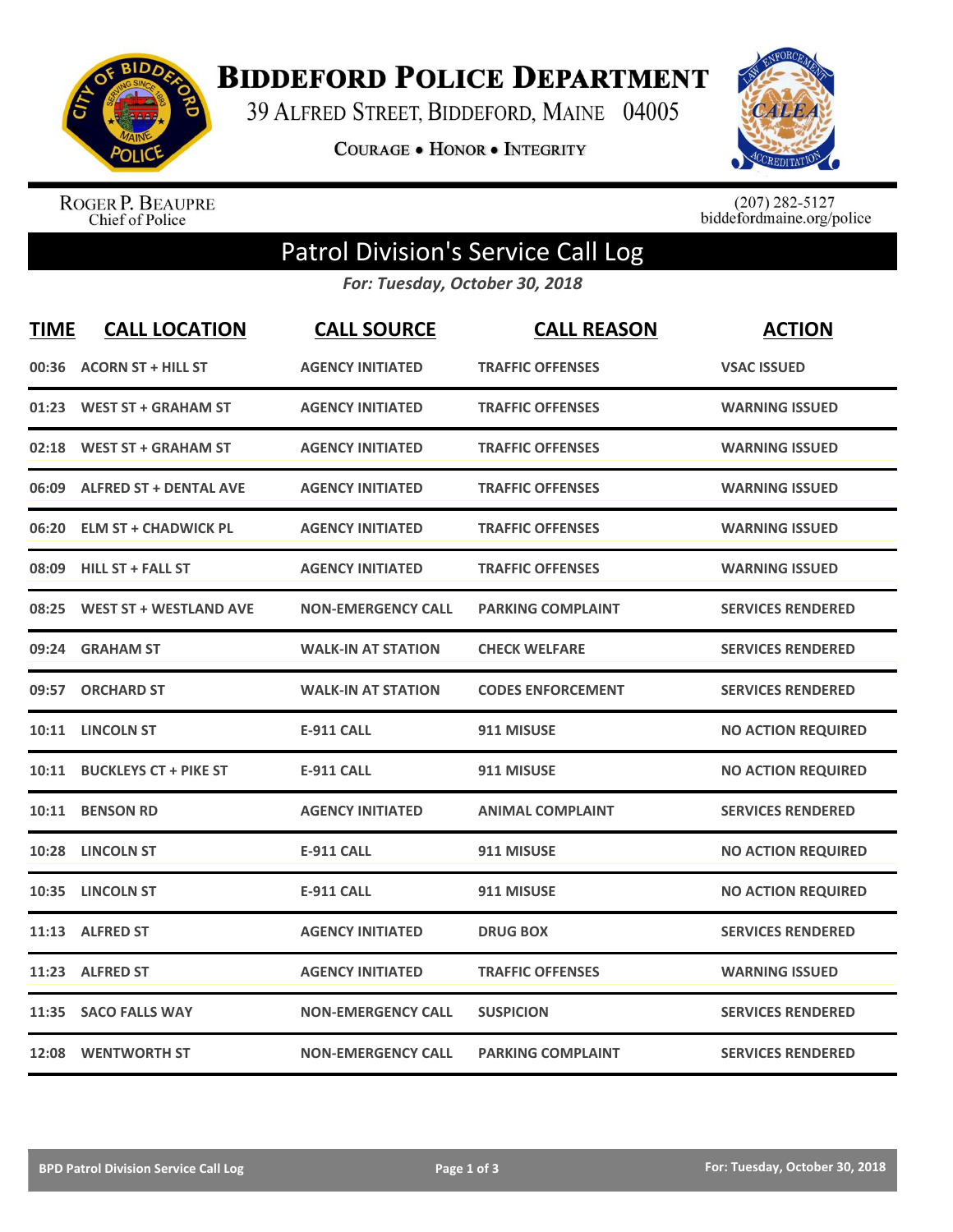## **TIME CALL LOCATION CALL SOURCE CALL REASON ACTION**

| <u>LIIVIL</u>                    | <b>CALL LUCATION</b>                                                                                  | CALL JUUNCE                       | LALL NEAJUIV                                                                | <b>ALIIUIV</b>            |  |  |
|----------------------------------|-------------------------------------------------------------------------------------------------------|-----------------------------------|-----------------------------------------------------------------------------|---------------------------|--|--|
|                                  | 12:15 ALFRED ST                                                                                       |                                   |                                                                             | <b>ARREST(S) MADE</b>     |  |  |
|                                  |                                                                                                       |                                   | OFFENDER: CHRISTOPHER RANDALL SAUNDERS  AGE: 40  RESIDENT OF: BIDDEFORD, ME |                           |  |  |
|                                  | <b>CHARGE: WARRANT ARREST</b>                                                                         |                                   |                                                                             |                           |  |  |
|                                  | 12:18 SOUTH ST                                                                                        | <b>AGENCY INITIATED</b>           | <b>PARKING COMPLAINT</b>                                                    | <b>SERVICES RENDERED</b>  |  |  |
|                                  | 12:27 POOL ST + FOSS ST                                                                               | E-911 CALL                        | 911 MISUSE                                                                  | <b>SERVICES RENDERED</b>  |  |  |
| 12:37                            | <b>MIDDLE ST</b>                                                                                      | <b>AGENCY INITIATED</b>           | <b>PAPERWORK</b>                                                            | <b>NEGATIVE CONTACT</b>   |  |  |
|                                  | 13:10 VILLAGE LN                                                                                      | <b>AGENCY INITIATED</b>           | <b>ANIMAL COMPLAINT</b>                                                     | <b>GONE ON ARRIVAL</b>    |  |  |
|                                  | 13:16 PRECOURT ST + CARVER ST                                                                         | <b>AGENCY INITIATED</b>           | <b>TRAFFIC OFFENSES</b>                                                     | <b>WARNING ISSUED</b>     |  |  |
| 13:25                            | <b>MEETINGHOUSE RD + POOL ST</b>                                                                      | <b>AGENCY INITIATED</b>           | <b>ANIMAL COMPLAINT</b>                                                     | <b>SERVICES RENDERED</b>  |  |  |
|                                  | 13:30 MARINER WAY                                                                                     | <b>AGENCY INITIATED</b>           | <b>TRAFFIC OFFENSES</b>                                                     | <b>NO ACTION REQUIRED</b> |  |  |
|                                  | 13:31 HILL ST                                                                                         | <b>E-911 CALL</b>                 | 911 MISUSE                                                                  | <b>NEGATIVE CONTACT</b>   |  |  |
|                                  | 13:51 ELM ST                                                                                          | <b>NON-EMERGENCY CALL</b>         | <b>ROAD DEBRIS</b>                                                          | <b>SERVICES RENDERED</b>  |  |  |
|                                  | 13:51 MEDICAL CENTER DR                                                                               | <b>E-911 CALL</b>                 | 911 MISUSE                                                                  | <b>SERVICES RENDERED</b>  |  |  |
| 14:06                            | <b>CUTTS ST</b>                                                                                       | NON-EMERGENCY CALL WARRANT ARREST |                                                                             | <b>ARREST(S) MADE</b>     |  |  |
|                                  |                                                                                                       |                                   | OFFENDER: NICOLE LOUISE BOUDREAU  AGE: 32  RESIDENT OF: BIDDEFORD, ME       |                           |  |  |
| <b>CHARGE: CRIMINAL TRESPASS</b> |                                                                                                       |                                   |                                                                             |                           |  |  |
|                                  | OFFENDER: STEVEN JAMES EVANS  AGE: 28  RESIDENT OF: BIDDEFORD, ME<br><b>CHARGE: CRIMINAL TRESPASS</b> |                                   |                                                                             |                           |  |  |
|                                  | <b>CHARGE: VIOLATING CONDITION OF RELEASE</b>                                                         |                                   |                                                                             |                           |  |  |
|                                  | CHARGE: WARRANT ARREST                                                                                |                                   |                                                                             |                           |  |  |
|                                  | 14:12 LAMOTHE AVE                                                                                     | WALK-IN AT STATION                | <b>PAPERWORK</b>                                                            | <b>SERVICES RENDERED</b>  |  |  |
|                                  | <b>14:31 WENTWORTH ST</b>                                                                             | <b>WALK-IN AT STATION</b>         | <b>MISSING PERSON</b>                                                       | <b>REPORT TAKEN</b>       |  |  |
|                                  | 14:41 GRAHAM ST                                                                                       | <b>WALK-IN AT STATION</b>         | <b>HARASSMENT</b>                                                           | <b>SERVICES RENDERED</b>  |  |  |
|                                  | 14:52 ALFRED ST                                                                                       | <b>WALK-IN AT STATION</b>         | <b>ARTICLES LOST/FOUND</b>                                                  | <b>SERVICES RENDERED</b>  |  |  |
|                                  | 15:03 ALFRED ST                                                                                       | <b>WALK-IN AT STATION</b>         | <b>PROTECTION FROM ABUSE SERVIC</b>                                         | <b>SERVICES RENDERED</b>  |  |  |
|                                  | 15:17 PEARL ST                                                                                        | <b>NON-EMERGENCY CALL</b>         | <b>ANIMAL COMPLAINT</b>                                                     | <b>SERVICES RENDERED</b>  |  |  |
|                                  | 15:18 SOUTH ST                                                                                        | <b>NON-EMERGENCY CALL</b>         | <b>MENTAL ILLNESS CASES</b>                                                 | <b>SERVICES RENDERED</b>  |  |  |
|                                  | <b>16:02 HILL ST</b>                                                                                  | <b>NON-EMERGENCY CALL</b>         | <b>ANIMAL COMPLAINT</b>                                                     | <b>NEGATIVE CONTACT</b>   |  |  |
|                                  | 16:21 HILL ST                                                                                         | <b>AGENCY INITIATED</b>           | <b>ANIMAL COMPLAINT</b>                                                     | <b>SERVICES RENDERED</b>  |  |  |
|                                  | 16:38 ALFRED ST                                                                                       | <b>AGENCY INITIATED</b>           | <b>COURT ORDERED CHECK IN</b>                                               | <b>SERVICES RENDERED</b>  |  |  |